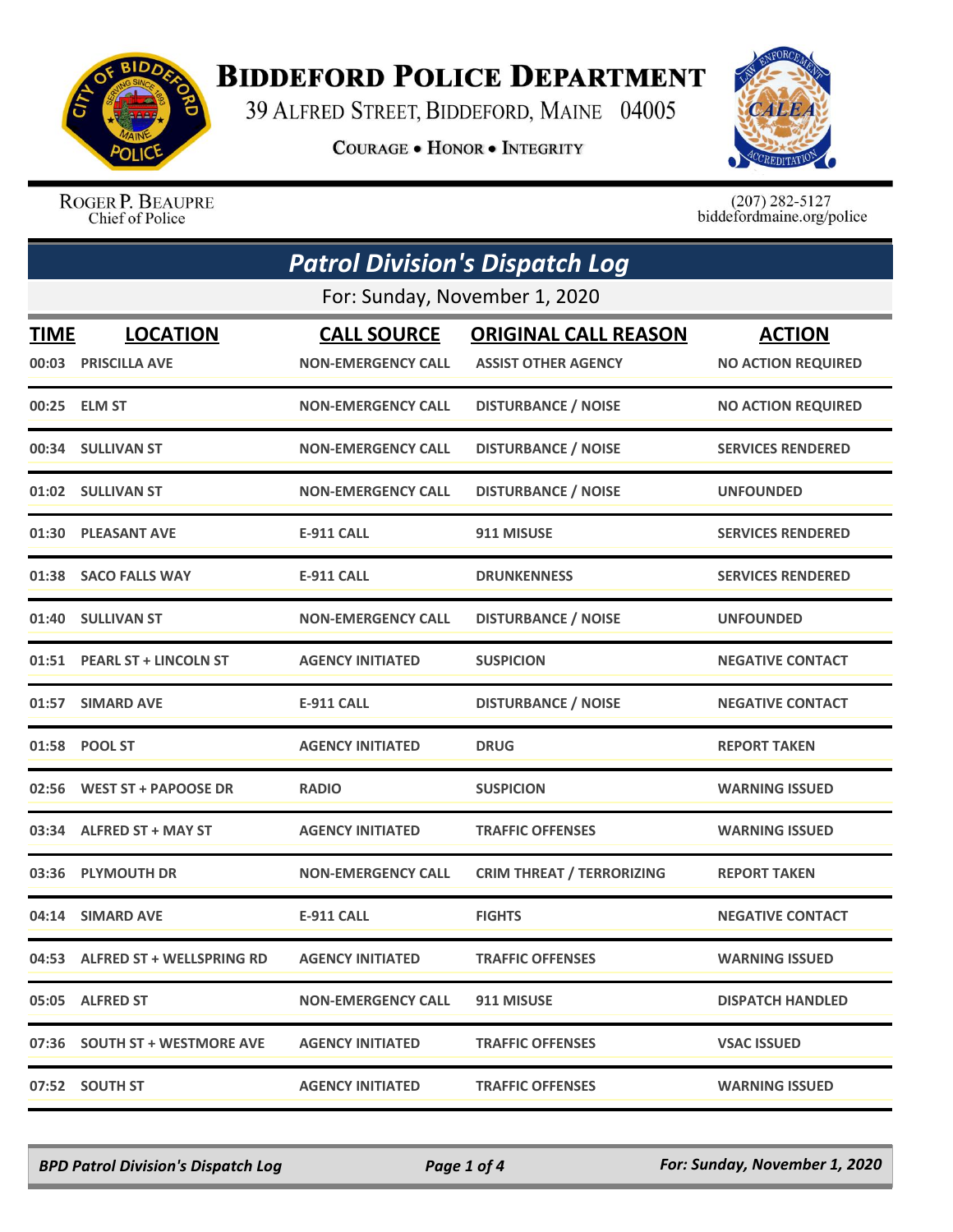| <b>TIME</b> | <b>LOCATION</b>               | <b>CALL SOURCE</b>        | <b>ORIGINAL CALL REASON</b> | <b>ACTION</b>                |
|-------------|-------------------------------|---------------------------|-----------------------------|------------------------------|
|             | 08:04 CUTTS ST                | <b>NON-EMERGENCY CALL</b> | <b>ASSAULT</b>              | <b>REPORT TAKEN</b>          |
| 08:05       | <b>BOULDER WAY</b>            | <b>NON-EMERGENCY CALL</b> | <b>ARTICLES LOST/FOUND</b>  | <b>DISPATCH HANDLED</b>      |
| 08:08       | <b>MAIN ST</b>                | <b>E-911 CALL</b>         | 911 MISUSE                  | <b>SERVICES RENDERED</b>     |
|             | 08:24 MAY ST + LESSARD AVE    | <b>AGENCY INITIATED</b>   | <b>TRAFFIC OFFENSES</b>     | <b>WARNING ISSUED</b>        |
|             | 08:37 SOUTH ST                | <b>AGENCY INITIATED</b>   | <b>TRAFFIC OFFENSES</b>     | <b>VSAC ISSUED</b>           |
|             | 08:54 ALFRED ST               | <b>WALK-IN AT STATION</b> | <b>RADIO PROBLEM</b>        | <b>SERVICES RENDERED</b>     |
| 08:55       | <b>SOUTH ST</b>               | <b>AGENCY INITIATED</b>   | <b>TRAFFIC OFFENSES</b>     | <b>VSAC ISSUED</b>           |
|             | 09:00 MAIN ST                 | <b>NON-EMERGENCY CALL</b> | <b>ARTICLES LOST/FOUND</b>  | <b>SERVICES RENDERED</b>     |
|             | 09:17 MAY ST                  | <b>AGENCY INITIATED</b>   | <b>TRAFFIC OFFENSES</b>     | <b>WARNING ISSUED</b>        |
|             | 09:41 SOUTH ST + MAY ST       | <b>AGENCY INITIATED</b>   | <b>TRAFFIC OFFENSES</b>     | <b>VSAC ISSUED</b>           |
|             | 09:41 JOSHUA DR               | <b>AGENCY INITIATED</b>   | <b>PAPERWORK</b>            | <b>PAPERWORK NOT SERVED</b>  |
|             | 10:19 ELM ST                  | <b>AGENCY INITIATED</b>   | <b>TRAFFIC OFFENSES</b>     | <b>WARNING ISSUED</b>        |
| 10:34       | <b>MAY ST + COLONIAL DR</b>   | <b>AGENCY INITIATED</b>   | <b>TRAFFIC OFFENSES</b>     | <b>WARNING ISSUED</b>        |
| 10:57       | <b>MAIN ST + RAILROAD AVE</b> | <b>AGENCY INITIATED</b>   | <b>TRAFFIC OFFENSES</b>     | <b>VSAC ISSUED</b>           |
|             | 11:11 SOUTH ST + MAY ST       | <b>AGENCY INITIATED</b>   | <b>TRAFFIC OFFENSES</b>     | <b>WARNING ISSUED</b>        |
|             | 11:21 SOUTH ST                | <b>AGENCY INITIATED</b>   | <b>TRAFFIC OFFENSES</b>     | <b>VSAC ISSUED</b>           |
|             | 11:33 SOUTH ST + BRIARWOOD DR | <b>AGENCY INITIATED</b>   | <b>TRAFFIC OFFENSES</b>     | <b>WARNING ISSUED</b>        |
|             | 11:35 GRANITE ST              | <b>NON-EMERGENCY CALL</b> | <b>SUSPICION</b>            | <b>GONE ON ARRIVAL</b>       |
|             | 11:39 ALFRED ST               | <b>AGENCY INITIATED</b>   | <b>ARTICLES LOST/FOUND</b>  | <b>REPORT TAKEN</b>          |
|             | 11:43 SHAWS HILL DR           | <b>AGENCY INITIATED</b>   | <b>TRAFFIC OFFENSES</b>     | <b>VSAC ISSUED</b>           |
|             | 11:56 BRADBURY ST             | <b>NON-EMERGENCY CALL</b> | <b>PARKING COMPLAINT</b>    | <b>PARKING TICKET ISSUED</b> |
|             | 12:07 SOUTH ST                | <b>AGENCY INITIATED</b>   | <b>TRAFFIC OFFENSES</b>     | <b>VSAC ISSUED</b>           |
|             | 12:07 MAIN ST                 | E-911 CALL                | 911 MISUSE                  | <b>DISPATCH HANDLED</b>      |
|             | <b>12:49 MAIN ST</b>          | <b>AGENCY INITIATED</b>   | <b>PAPERWORK</b>            | <b>PAPERWORK NOT SERVED</b>  |
|             | 12:51 GRANITE ST              | <b>E-911 CALL</b>         | <b>SUSPICION</b>            | <b>SERVICES RENDERED</b>     |
|             |                               |                           |                             |                              |

*BPD Patrol Division's Dispatch Log Page 2 of 4 For: Sunday, November 1, 2020*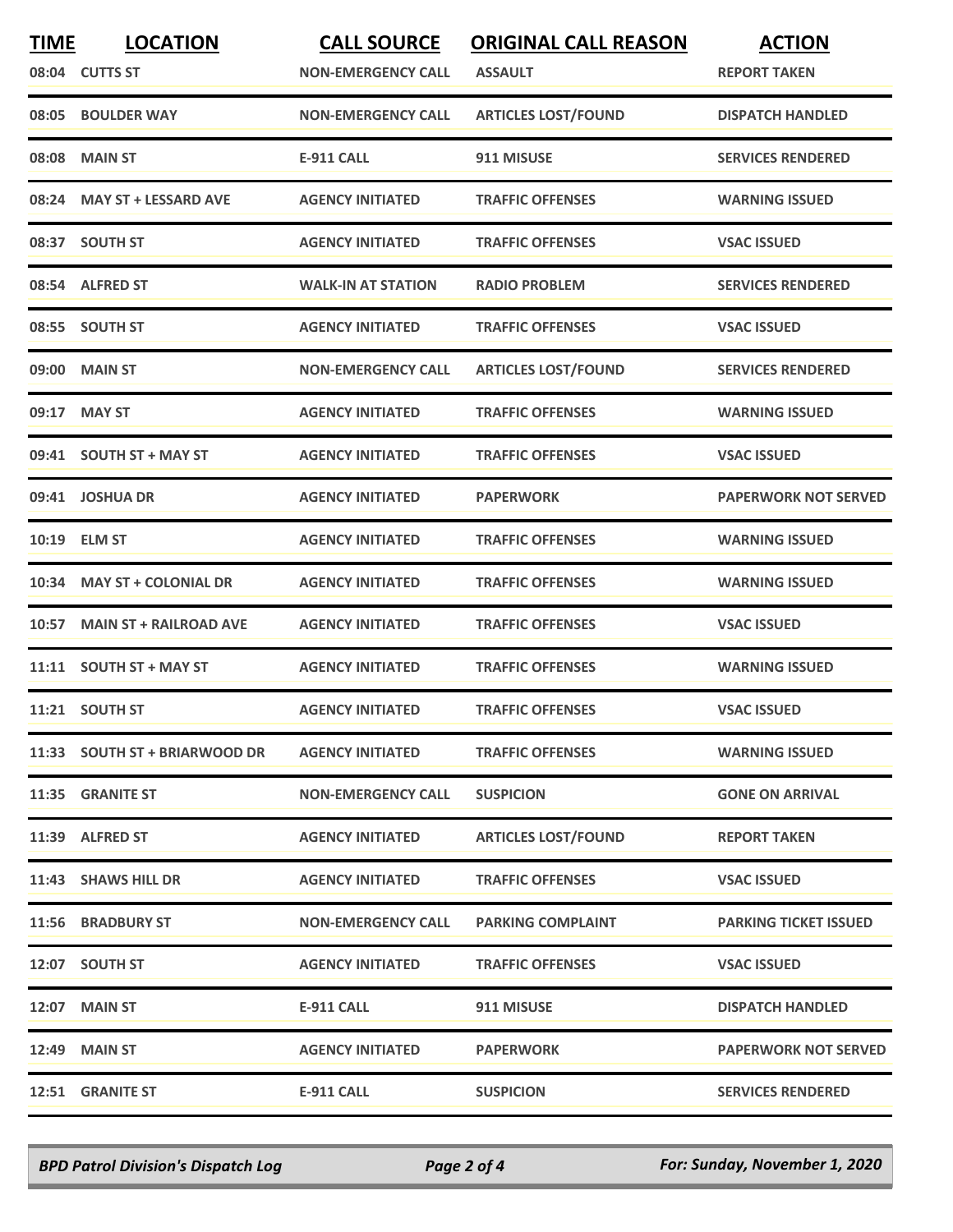| <b>TIME</b> | <b>LOCATION</b><br>12:59 SOUTH ST + VILLAGE LN | <b>CALL SOURCE</b><br><b>AGENCY INITIATED</b> | <b>ORIGINAL CALL REASON</b><br><b>TRAFFIC OFFENSES</b> | <b>ACTION</b><br><b>WARNING ISSUED</b> |
|-------------|------------------------------------------------|-----------------------------------------------|--------------------------------------------------------|----------------------------------------|
|             | 13:07 CHICOPEE LN + SOUTH ST                   | <b>AGENCY INITIATED</b>                       | <b>TRAFFIC OFFENSES</b>                                | <b>VSAC ISSUED</b>                     |
|             | 13:26 INDIAN RIDGE DR                          | <b>E-911 CALL</b>                             | 911 MISUSE                                             | <b>DISPATCH HANDLED</b>                |
|             | <b>13:41 HILL ST</b>                           | <b>AGENCY INITIATED</b>                       | <b>TRAFFIC OFFENSES</b>                                | <b>VSAC ISSUED</b>                     |
|             | 13:54 BIRCH ST                                 | <b>NON-EMERGENCY CALL</b>                     | <b>CIVIL COMPLAINT</b>                                 | <b>SERVICES RENDERED</b>               |
|             | <b>13:58 HILL ST</b>                           | <b>AGENCY INITIATED</b>                       | <b>TRAFFIC OFFENSES</b>                                | <b>VSAC ISSUED</b>                     |
|             | 14:02 EMERY ST                                 | <b>NON-EMERGENCY CALL</b>                     | <b>DISTURBANCE / NOISE</b>                             | <b>SERVICES RENDERED</b>               |
|             | 14:24 HILL ST + WEST ST                        | <b>NON-EMERGENCY CALL</b>                     | <b>LIGHTS OUT</b>                                      | <b>SERVICES RENDERED</b>               |
|             | 14:35 CHAPEL ST                                | <b>NON-EMERGENCY CALL</b>                     | <b>ARTICLES LOST/FOUND</b>                             | <b>SERVICES RENDERED</b>               |
|             | 15:24 SUMMER ST                                | <b>NON-EMERGENCY CALL</b>                     | <b>SUSPICION</b>                                       | <b>UNFOUNDED</b>                       |
|             | 15:38 MAIN ST + EMERY ST                       | <b>AGENCY INITIATED</b>                       | <b>TRAFFIC OFFENSES</b>                                | <b>WARNING ISSUED</b>                  |
|             | 15:45 SOUTH ST                                 | <b>AGENCY INITIATED</b>                       | <b>TRAFFIC OFFENSES</b>                                | <b>VSAC ISSUED</b>                     |
|             | 16:39 MAY ST                                   | <b>E-911 CALL</b>                             | 911 MISUSE                                             | <b>DISPATCH HANDLED</b>                |
|             | 17:37 ALFRED ST                                | <b>AGENCY INITIATED</b>                       | <b>TRAFFIC OFFENSES</b>                                | <b>WARNING ISSUED</b>                  |
|             | 17:44 ELM ST                                   | <b>E-911 CALL</b>                             | <b>DOMESTIC COMPLAINTS</b>                             | <b>REPORT TAKEN</b>                    |
|             | 17:59 BRADBURY ST                              | <b>NON-EMERGENCY CALL</b>                     | <b>JUVENILE OFFENSES</b>                               | <b>SERVICES RENDERED</b>               |
|             | 19:16 OAK ST                                   | E-911 CALL                                    | 911 MISUSE                                             | <b>SERVICES RENDERED</b>               |
|             | <b>19:22 BRADBURY ST</b>                       | <b>NON-EMERGENCY CALL</b>                     | <b>PARKING COMPLAINT</b>                               | <b>CIVIL COMPLAINT</b>                 |
|             | 20:03 BIDDEFORD GATEWAY CTR                    | E-911 CALL                                    | 911 MISUSE                                             | <b>DISPATCH HANDLED</b>                |
|             | 20:06 INNER CIR                                | <b>NON-EMERGENCY CALL</b>                     | <b>MISSING PERSON</b>                                  | <b>SERVICES RENDERED</b>               |
|             | 21:04 GRANITE ST                               | E-911 CALL E-911                              | <b>MENTAL ILLNESS CASES</b>                            | <b>SERVICES RENDERED</b>               |
|             | 21:33 FOSS ST                                  | <b>NON-EMERGENCY CALL</b>                     | <b>JUVENILE OFFENSES</b>                               | <b>SERVICES RENDERED</b>               |
|             | 21:34 ALFRED ST + ANDREWS RD                   | <b>AGENCY INITIATED</b>                       | <b>TRAFFIC OFFENSES</b>                                | <b>VSAC ISSUED</b>                     |
|             | 22:11 ALFRED ST                                | <b>AGENCY INITIATED</b>                       | <b>TRAFFIC OFFENSES</b>                                | <b>WARNING ISSUED</b>                  |
|             | 22:14 GRANITE ST                               | E-911 CALL                                    | <b>MENTAL ILLNESS CASES</b>                            | <b>SERVICES RENDERED</b>               |

*BPD Patrol Division's Dispatch Log Page 3 of 4 For: Sunday, November 1, 2020*